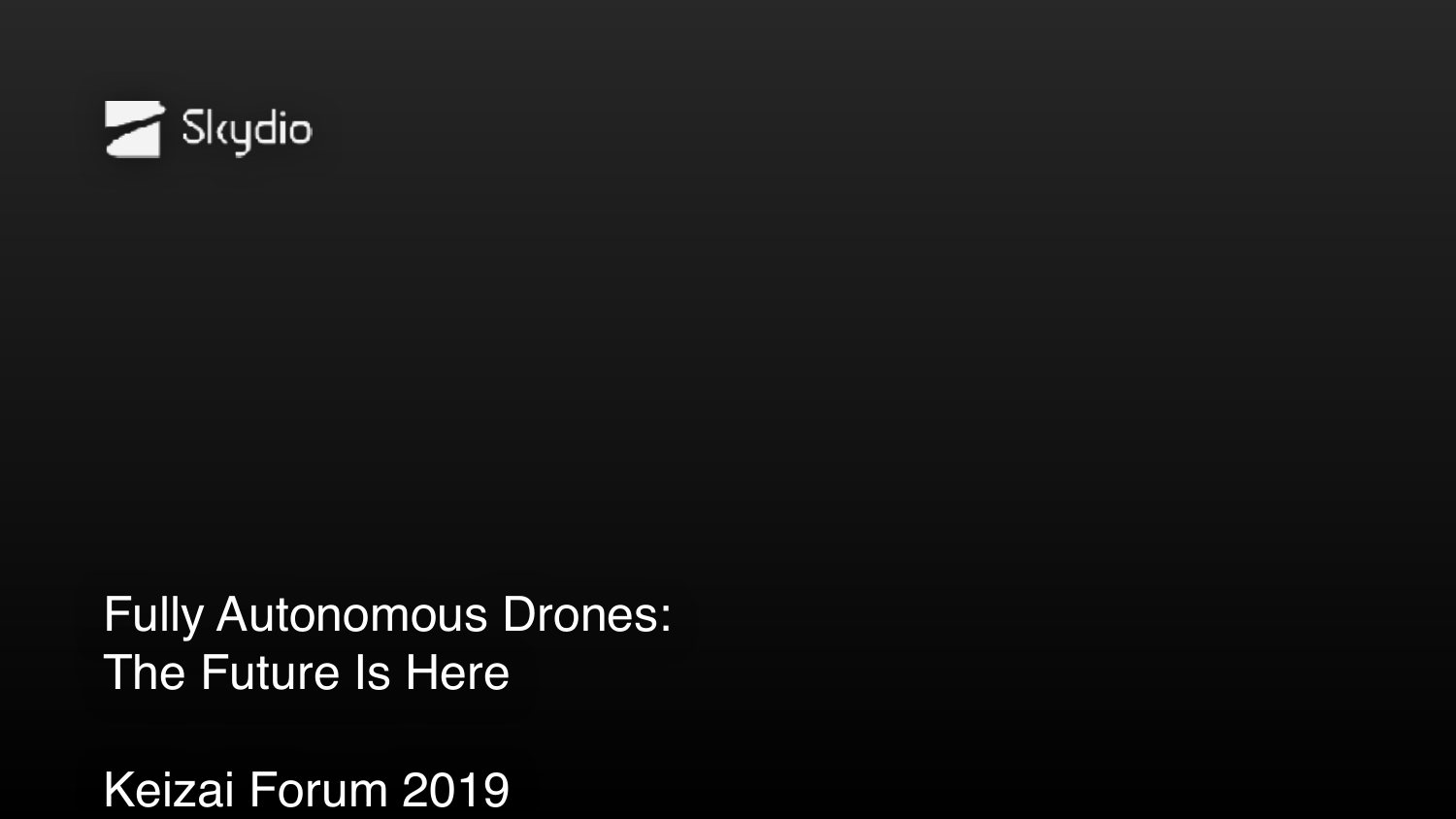

#### The potential of drones has been easy to imagine...

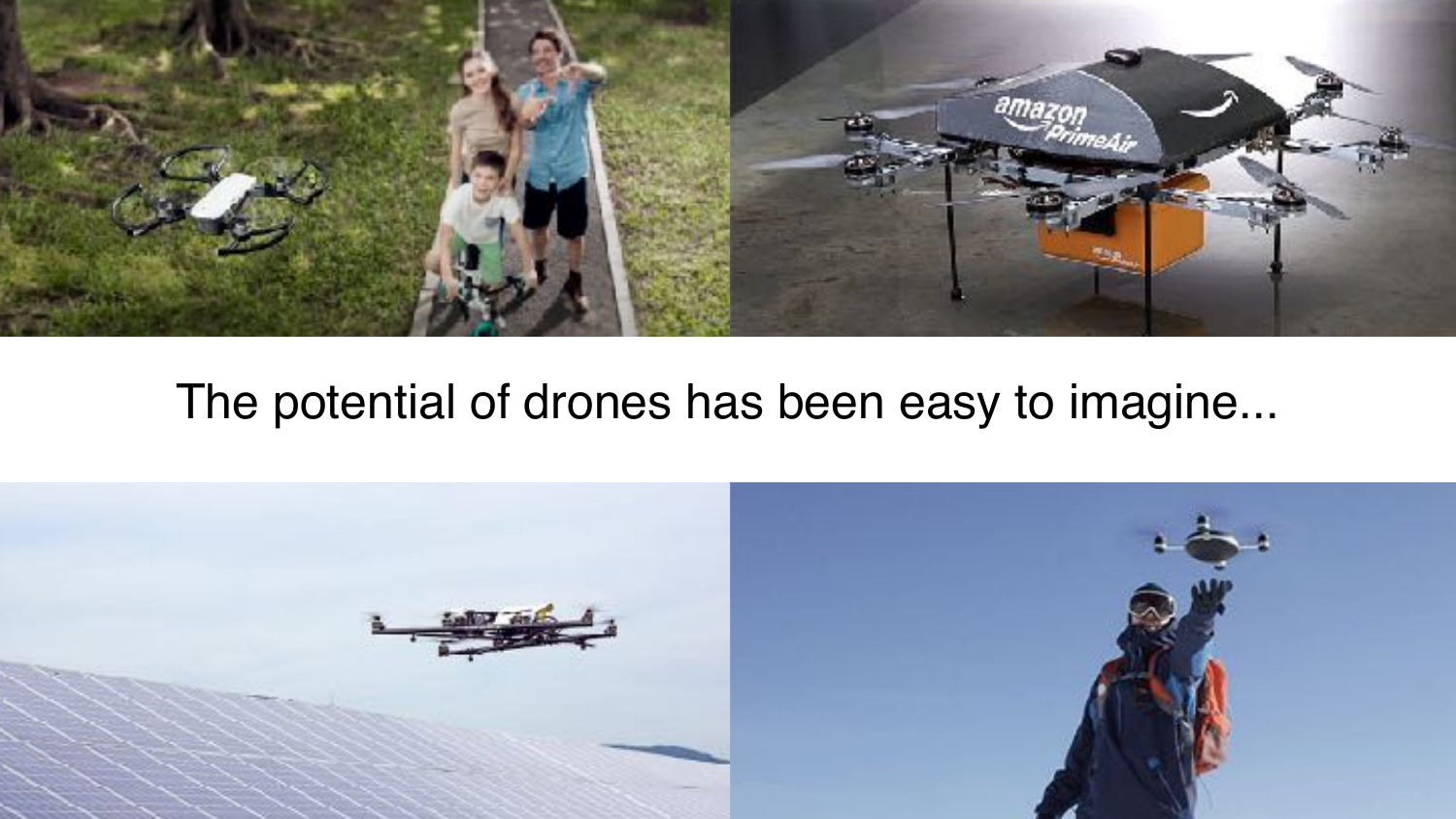*"Any suggestion that we're getting to a point where drones are as easy to operate as, say, an iPhone is woefully overstated."*

**TechCrunch** 

*"When Amazon first announced its PrimeAir drone delivery service, we were skeptical.… once a drone gets to its destination, you're going to have even more obstacles to deal with, plus people or animals who might not have the sense to stay away from your drone as it makes the delivery."*

**II** SPECTRUM

#### But hard to deliver...

*"Until we see improvement in [Autonomous flight, Battery performance, Detect-and-avoid technologies, Integrated air-traffic-management (ATM) systems, Location technologies], many of the most innovative UAS applications will remain at the concept or pilot stage"*

**VickinseverCompany** 

*"The drone company intentionally misled customers with its promotional video that greatly exaggerated the drone's smart, automated videography abilities"*

#### recode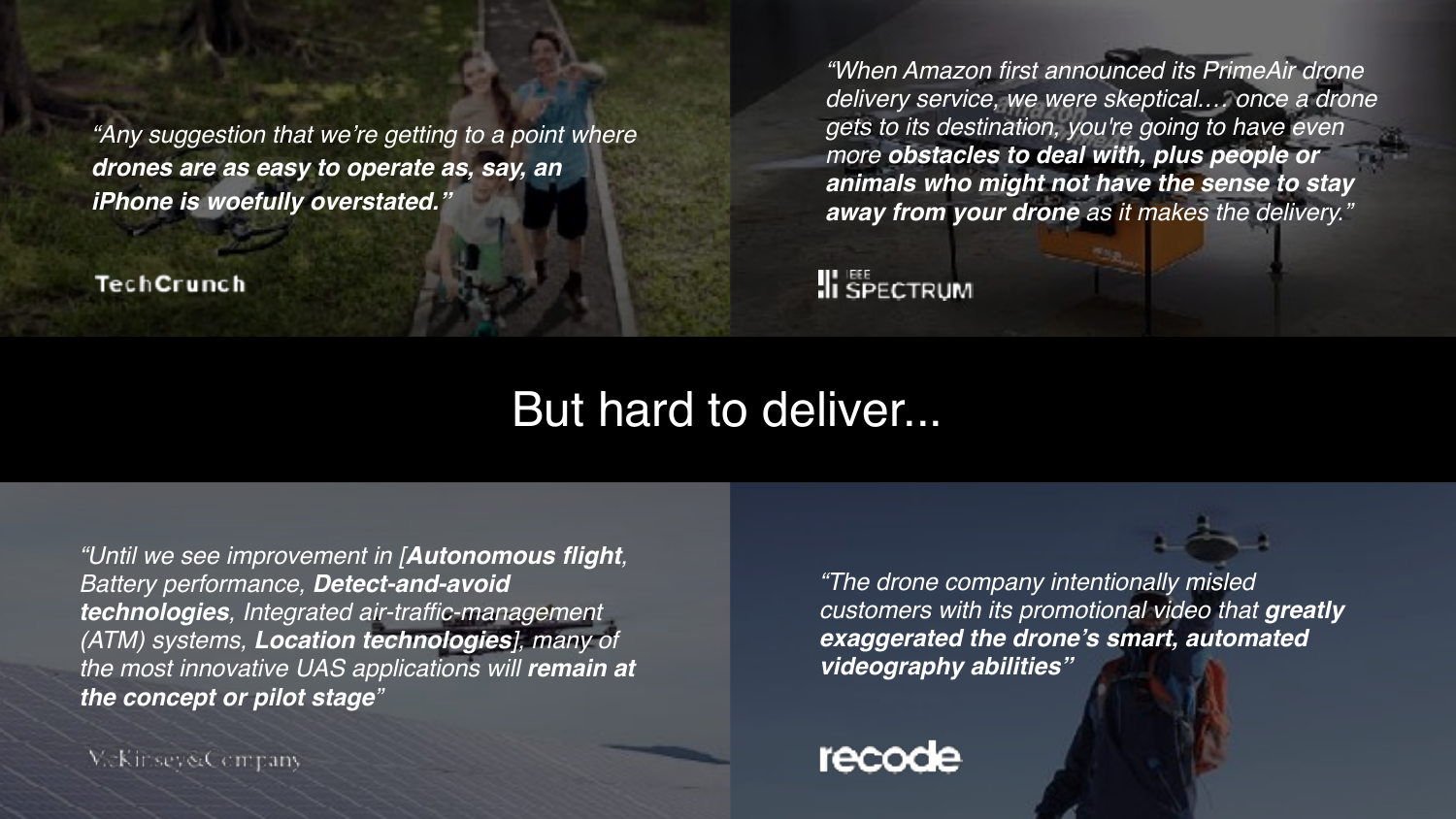## Full autonomy **the ability to perform complex tasks without a person in control**

 - has been the missing technology for making drones accessible and useful **… until now**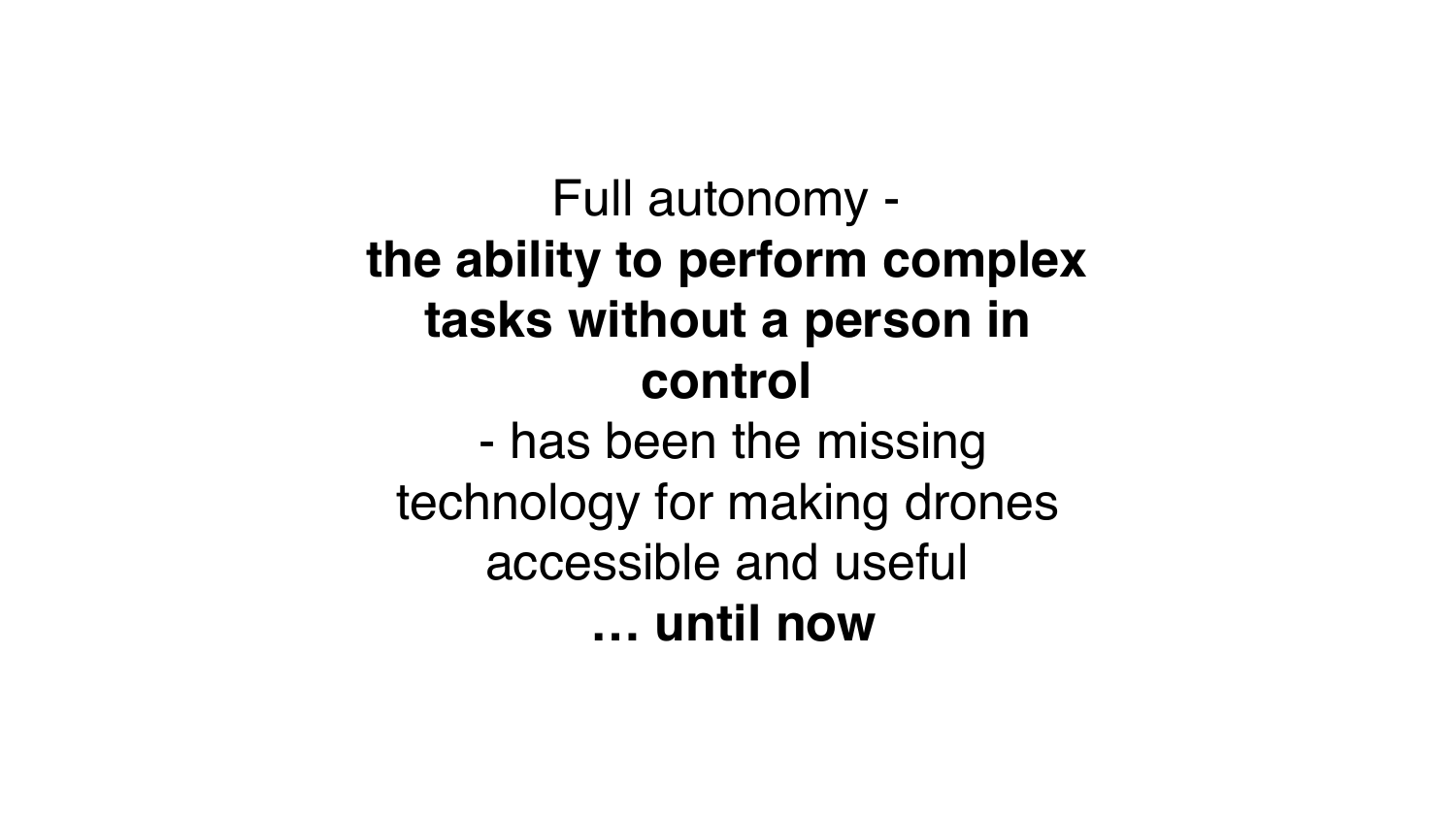## Introducing Skydio R1

The most advanced autonomous device ever shipped



### The black ship (黒船) of fully autonomous drones ...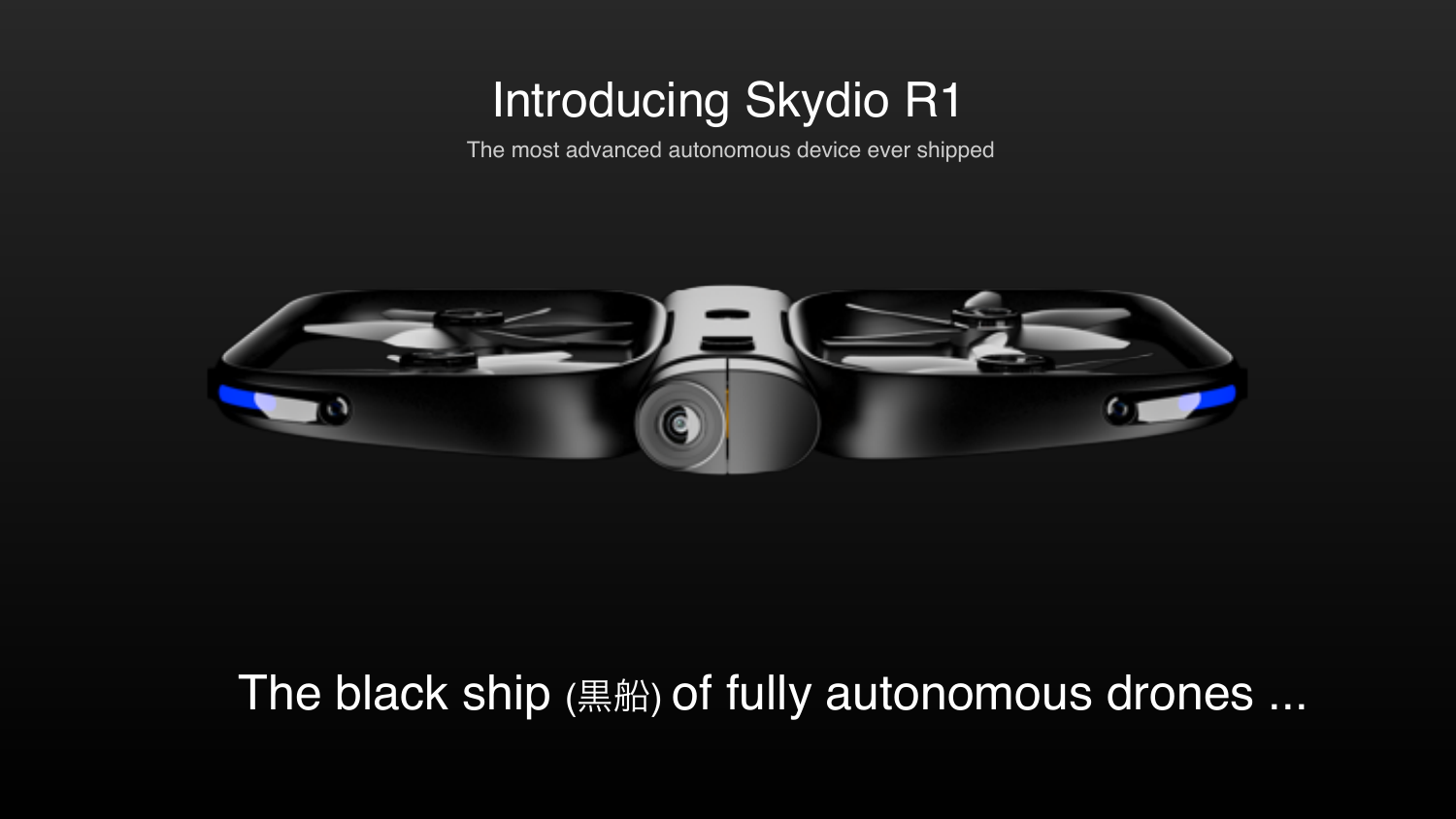**Casey Neistat**<br>YouTube Tech Reviewer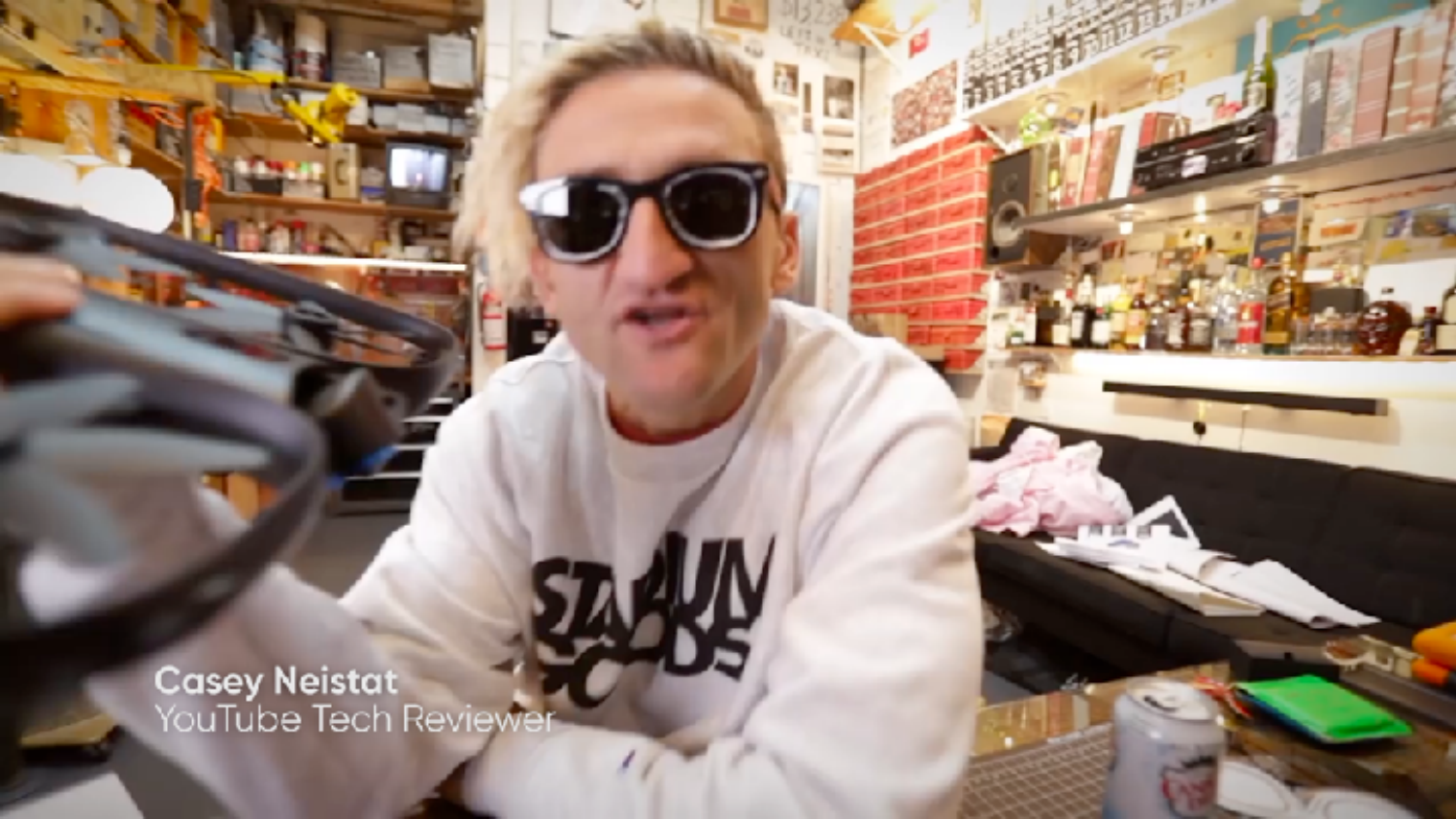# Why does full autonomy matter?

- ❖ **Reliability & Safety** removes dependency/limitations on the skill of the pilot; enables autonomous missions beyond today's "low altitude satellite"
	- $\ge$  Full autonomy allows operations in much closer proximity, indoor operations and operations in areas dangerous to humans
- ❖ **Repeatability** drones are able to fly the exact same path reliably and consistently
	- $\geq$  Allows easy collection of changes/differences over time
- ❖ **Scale & Cost** Fleet of drones can operate constantly with little to no human resources required
	- $\triangleright$  Drones can coordinate in order to cover large areas quickly and stitch together a unified/ 360 view
	- $\ge$  Enables 24/7 use cases such as security, stand-by mode, etc.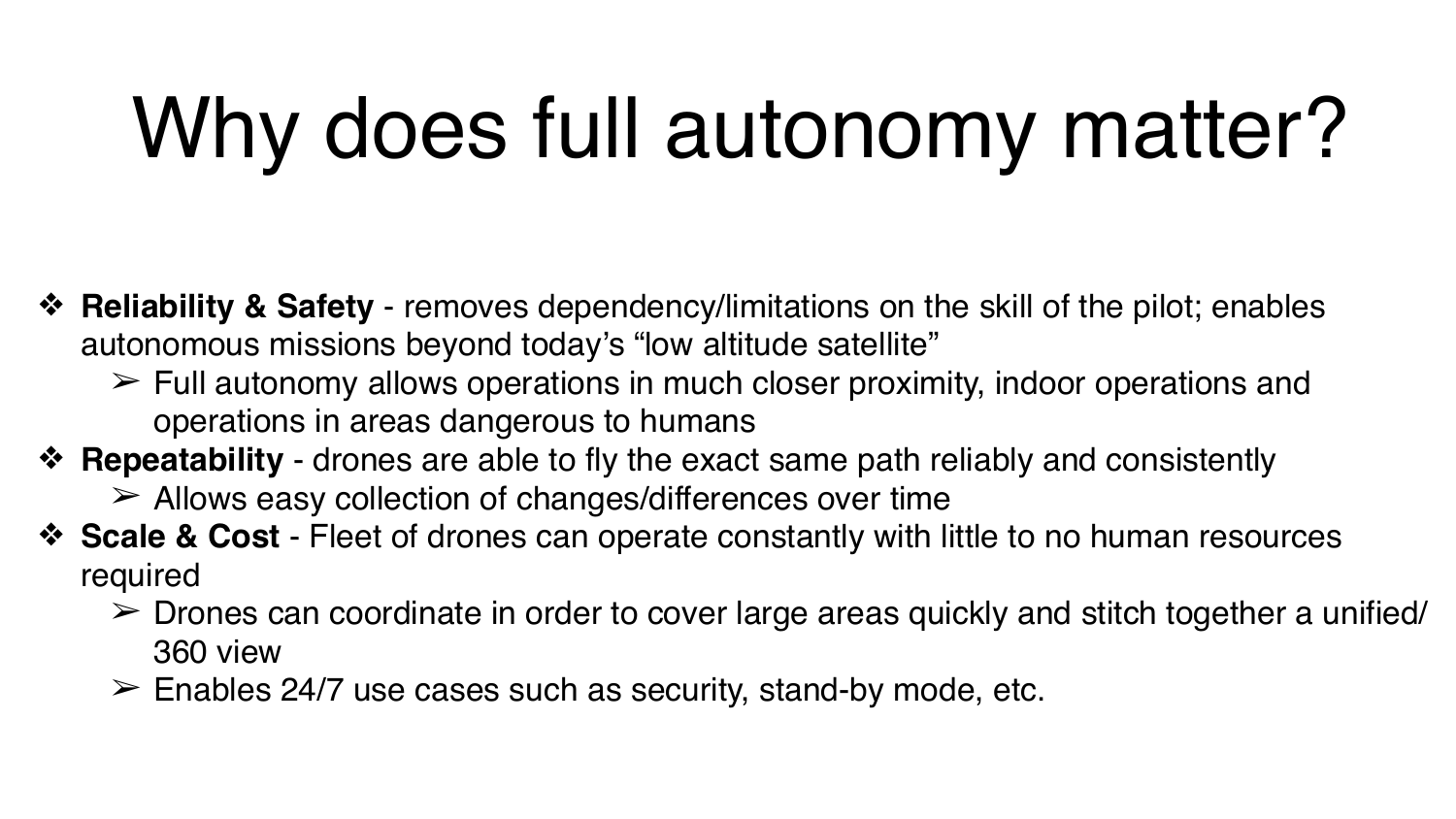#### Autonomy means drone capability is defined by software rather than skill of the pilot



#### Software defined experiences unleash developer creativity